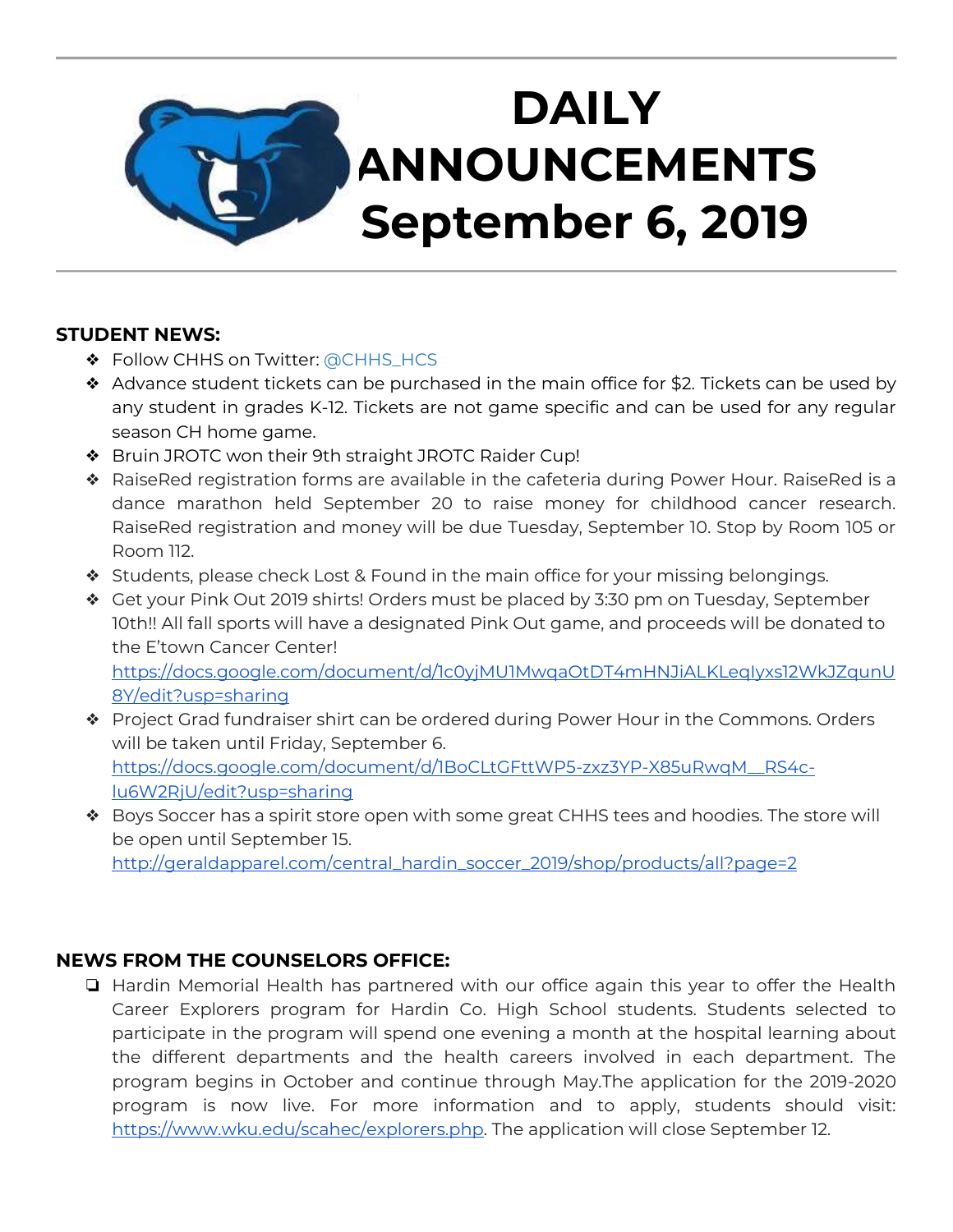

- ❏ Night school has started. It will be held on Tuesday and Thursday from 3:30-6:00 in labs 206 and 204. See your grade level counselor to sign up.
- ❏ Tutoring opportunities begin next week. The following programs are available:

PAWS Math Tutoring: Room 209 from 7:30-8:15 on Tuesday and Wednesday

ESS: On selected Tuesdays and Thursdays from 3:00-5:00. Math tutoring in room 218; general tutoring in room 120. A light snack is provided. Transportation is available on Thursday.

Any freshman, sophomore or junior interested in taking the PSAT exam, please bring \$17.00 cash or check to the guidance office to register. Deadline to register is September 13, 2019. Test date is October 16, 2019.

- ❏ **CLASS OF 2023**: Text the following codes to 810-10: Student Remind Code: @chhs1920 Parent Remind Code: @chhs-9th
- ❏ **CLASS of 2022:** Parents & students--sign up for Sophomore updates using the codes below! Text the following code to 810-10: Sophomores, last names A-C: @10chhsA-C Sophomores, last names D-H: @10chhsD-H Sophomores, last names I-M: @10chhsI-M Sophomores, last names N-R: @10chhsN-R Sophomores, last names S-Z: @10chhsS-Z
- ❏ **CLASS OF 2021:** Junior Remind Enrollment Information-- Last name A - C - Text the message @atocjunior to the number 81010 Last name D - H - Text the message @dtohjunior to the number 81010 Last Name I - M - Text the message @itomjunior to the number 81010 Last Name N - R - Text the message @ntorjunior to the number 81010 Last Name S - Z - Text the message @stozjunior to the number 81010
- ❏ **CLASS OF 2020:** Students can only join ONE student account for these. Parents can join only ONE parent account. **Student Accounts:** Senior Class Information--Text @chhssrinfo to 81010; Senior College Information--Text @srcollege to 81010 (includes Senior Class Information); Early College Seniors-- Text @cdk632 to 81010 (Includes Sr Class and Sr College) **Parent Accounts:** Senior Class Parent Information--Text @3g94ke to 81010; Senior